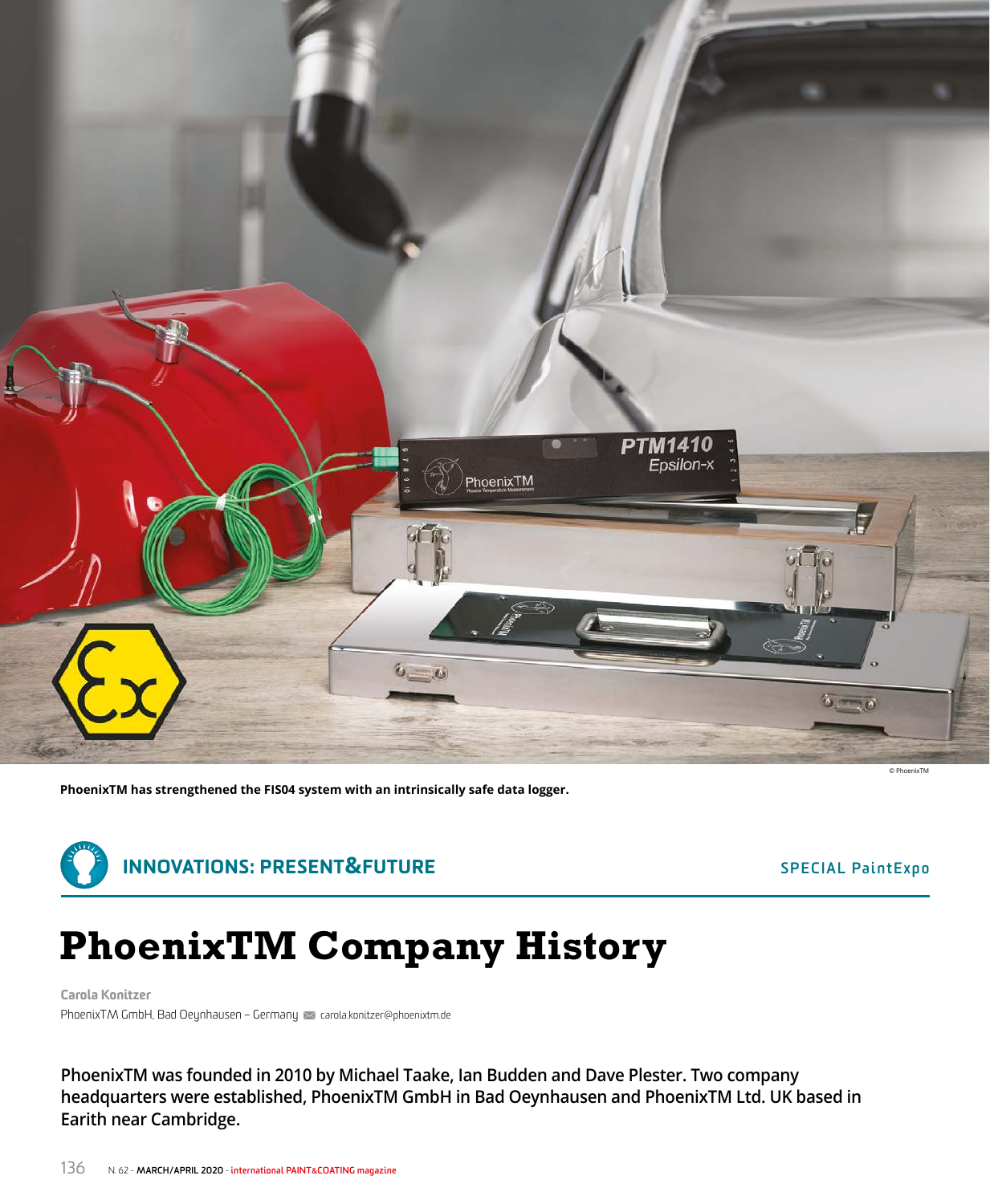## INNOVATIONS: PRESENT **&**FUTURE

The three company founders before creating PhoenixTM had worked very closely together in the Industrial Temperature Profiling industry, in the specification, design, promotion and support of temperature monitoring solutions. Together they accumulated over sixty years of experience. Michael Taake knows the heat treatment market and customer requirements very well through his time in sales. Ian Budden was involved in development and has very precise knowledge of the requirements for the system components in the heat treatment area. Dave Plester, on the other hand, was an industry expert of high temperature applications such as steel and aluminum processes and brought valuable knowledge and further developments into the company's knowhow. Sadly, Dave passed away in 2017. The two companies' headquarters in Germany and Great Britain have grown continuously in recent years, so that PhoenixTMGmbH moved to larger premises at its current location in Bad Oeynhausen in October 2017. PhoenixTM Ltd in the UK also moved in 2015 from Ely to Earith and larger premises with improved production and services facilities. PhoenixTMGmbH with now nine employees, the sales areas Europe, Mediterranean countries, Middle East and Russia as well as their former republics are served from here. In many of these countries, PhoenixTM GmbH has cooperation partners who have been involved to a large extent from the very beginning and are very familiar with the products and possible applications. This guarantees competent and always available customer support on site. In addition to sales, customer service is a major component of the company philosophy. At the location in Bad Oeynhausen, the data loggers are calibrated and repairs are carried out. Calibrations according to UKAS guidelines are carried out in England. The next milestone is the targeted DAkkS certification of the German location in order to further expand the service for customers. PhoenixTM started with temperature measurement systems for the high temperature range. This is still one of the core competencies today. Gradually, more and more areas of application were added, driven by close collaboration with an increasing customer base. Thanks to the many years of intensive cooperation with many customers, PhoenixTM has successfully brought many innovate unique new technology break throughs in the heat treatment monitoring onto the market. For example, the Oil Quench TS12 system, which



## ELECTROSTATIC SYSTEM



Via N. Copernico, 9/a 44011 Argenta (FE) - Italy Tel. +39 0532 800335 Fax +39 0532 852280

www.zeus-el.it

e-mail: zeus@zeus-el.it